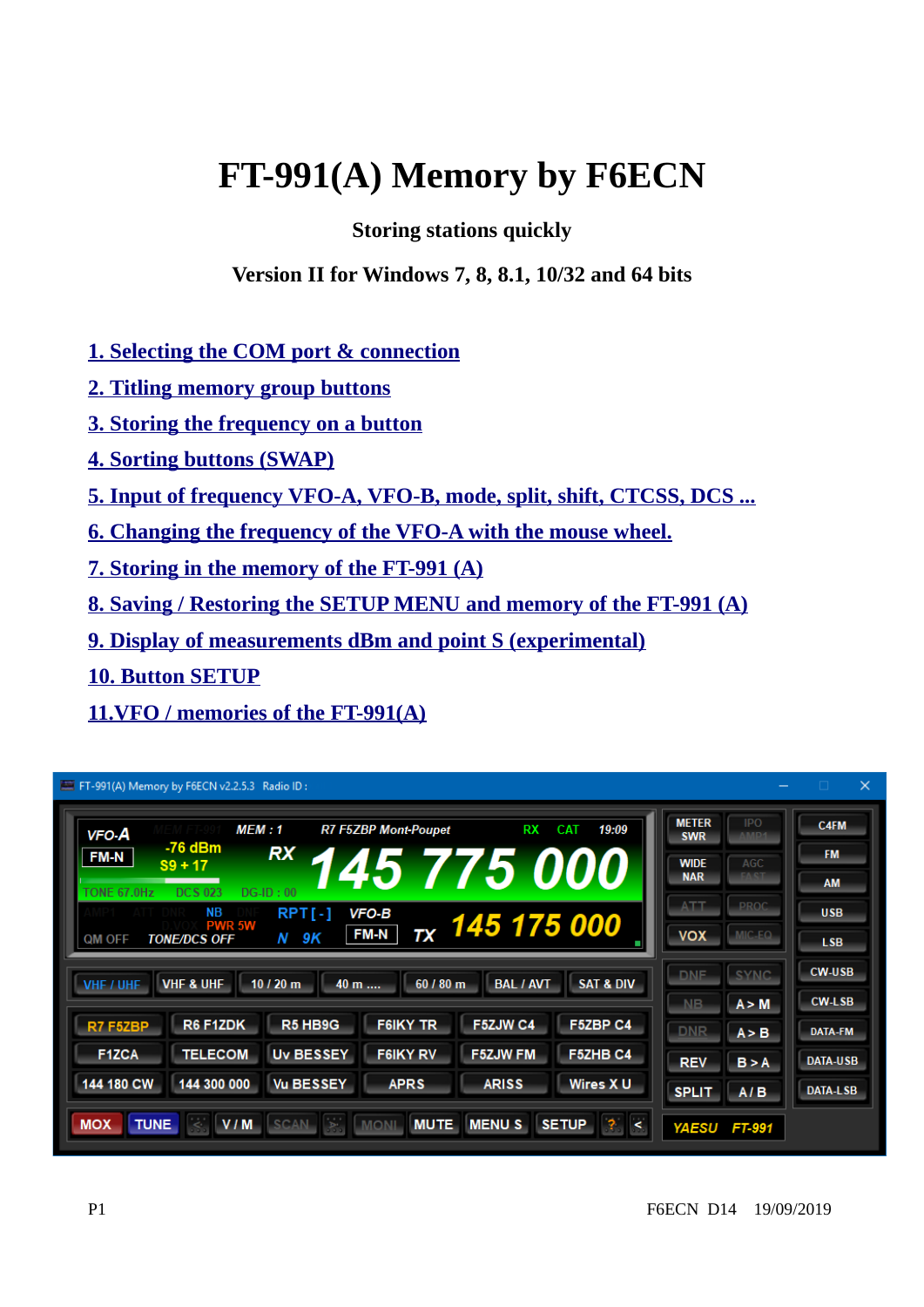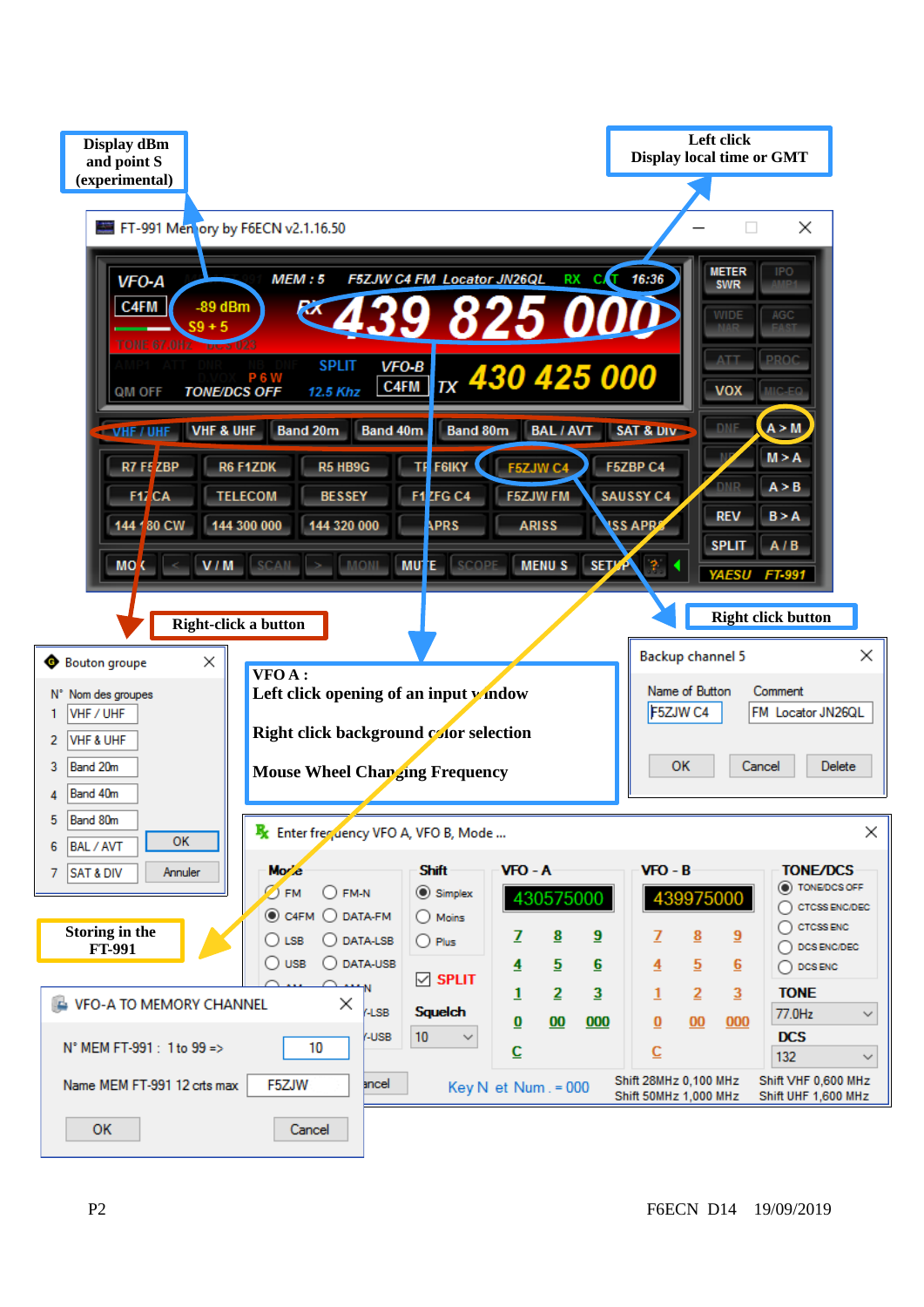#### **Menu 31 of FT-991(A)** : **38400bps**

#### <span id="page-2-1"></span>**1. Selecting the COM port & connection:**

Using the virtual COM port created during USB connection of the FT-991 transceiver, two ports are created.

- 1. Silicon Labs Dual CP210x USB to UART Bridge: **Enhanced** COM Port (COM xx) (It's the good one)
- 2. Silicon Labs Dual CP210x USB to UART Bridge: Standard COM Port (COM xx)



| Choix du Port Com ou erreur connexion!                                                                                                                                                                                  |  |
|-------------------------------------------------------------------------------------------------------------------------------------------------------------------------------------------------------------------------|--|
| Bouton setup, choisir UART Bridge: Enhanced Port Com !<br>Soit le port COM est déja occupé<br>Setup button, choose UART Bridge: Enhanced Port Com<br>Either the COM port is already busy<br>FT-991(A) menu 31: 38400bps |  |
|                                                                                                                                                                                                                         |  |

**SETUP button** select the corresponding **COM** port:

#### **Silicon Labs Dual CP210x USB to UART Bridge: Enhanced COM Port (COM xx)**

If an "HRI200 or SCU-17" is installed, there are several Silicon Labs com ports, choose the one corresponding to the FT-991 and click the **C** button, the connection is established with the FT-991 and the **CAT** icon on the main screen turns green indicating that the connection is OK.

*The connection is subsequently automatic at the start of the application.*

<span id="page-2-0"></span>**2. Titling memory group buttons :**

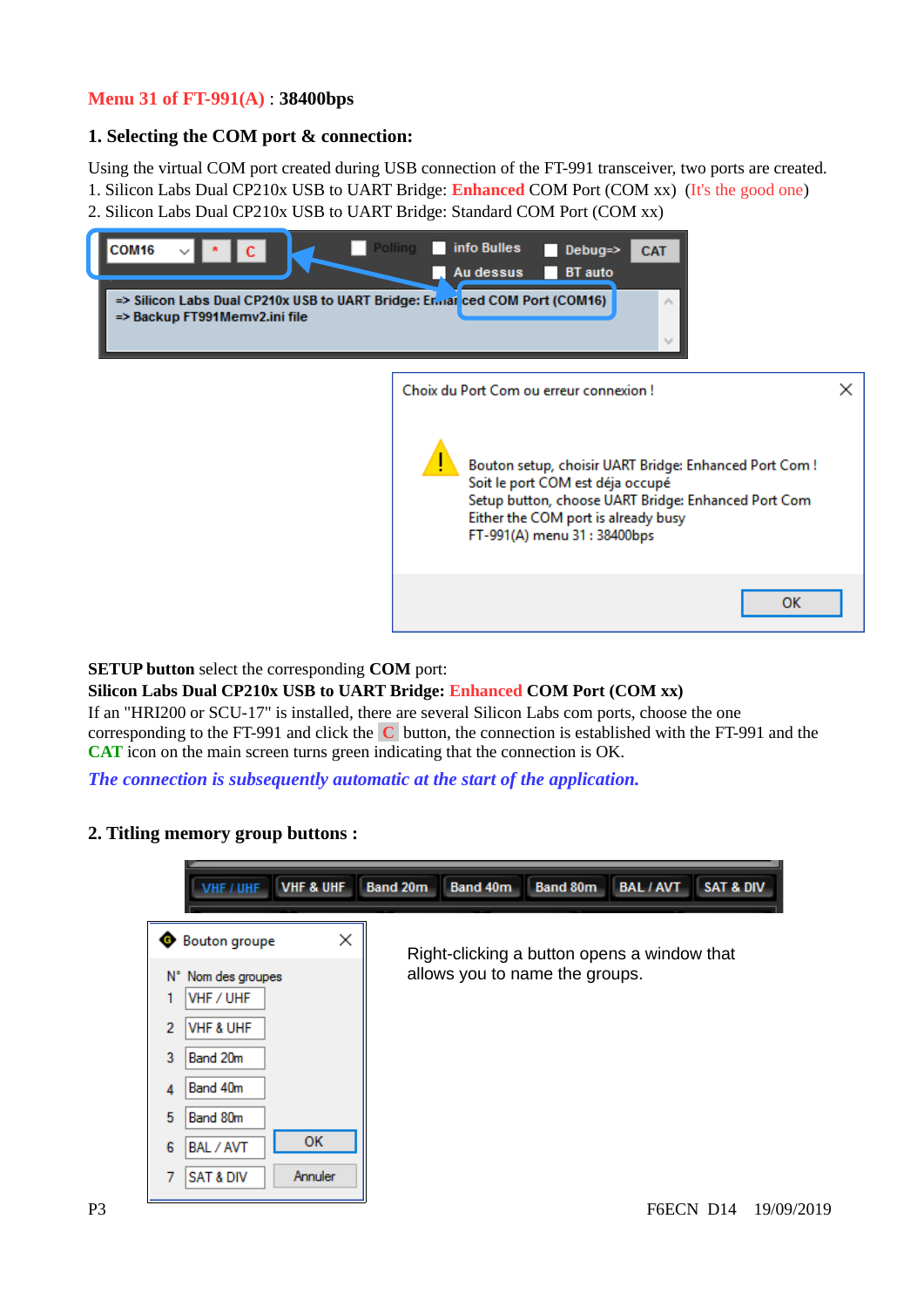#### <span id="page-3-1"></span>**3. Storing the frequency on a button :**

126 memories organized in 7 groups of 18 buttons Storing frequencies VFO-A, VFO-B, MODE, SPLIT, SHIFT, LEVEL SOUELCH, CTCSS, TONE, DCS, DG-ID, POWER and MIC GAIN. Store in a file and not in the FT-991!

#### **Two storage modes.**

Click the "**QM ON**" or "**QM OFF**" label to switch **ON/OFF**.

#### **a. QM ON**

**A simple right-click** on a button memorizes 12 parameters, the frequency displayed on the FT-991 becomes the indication on the button (fast for contests for example)

#### **b. QM OFF**

**Right click on a button** memorizes 12 parameters, a window opens and allows to name the button with a comment or possibly erase the memory.

| ×<br>Backup channel 5                 | VFO-A<br>MEI         | VFO-A<br>MEI  |
|---------------------------------------|----------------------|---------------|
| Name of Button<br>Comment<br>F5ZJW C4 | C4FM                 | C4FM          |
| FM Locator JN26QL                     | TONE 67.0Hz D        | 医单核菌素 医双手的过去式 |
| ок<br>Delete<br>Cancel                | QM OFF<br><b>TON</b> | QM ON<br>TON  |

Right clicking a button already memorized is replaced by the new frequency.

#### <span id="page-3-0"></span>**4. Sorting buttons (SWAP)**

Click on the first button to swap, press  $CTRL + S$ , the area flashes, select the second button, both buttons are inverted.

The SWAP can be carried out in different groups.

| VHF / UHF                                                                                              | <b>VHF &amp; UHF</b> | <b>Band 20m</b><br><b>Band 40m</b> | <b>Band 80m</b> | <b>BAL / AVT</b> | <b>SAT &amp; DIV</b> |
|--------------------------------------------------------------------------------------------------------|----------------------|------------------------------------|-----------------|------------------|----------------------|
| R7 F5ZBP                                                                                               | R6 F1ZDK             | R5 HB9G                            | <b>TREE</b>     | $2$ F5ZJW C4     | F5ZBP C4             |
| <b>F1ZCA</b>                                                                                           | <b>TELEC</b>         | <b>BESSEY</b>                      | F1ZFG C4        | <b>F5ZJW FM</b>  | <b>SAUSSY C4</b>     |
| 144 180 CW                                                                                             | 144 300 000          | 144 320 000                        | <b>APRS</b>     | <b>ARISS</b>     | <b>ISS APRS</b>      |
| <b>MENUS</b><br><b>SETUP</b><br><b>MUTE</b><br>V/M<br><b>SCOPE</b><br><b>MOX</b><br><b>SCAN</b><br>MOM |                      |                                    |                 |                  |                      |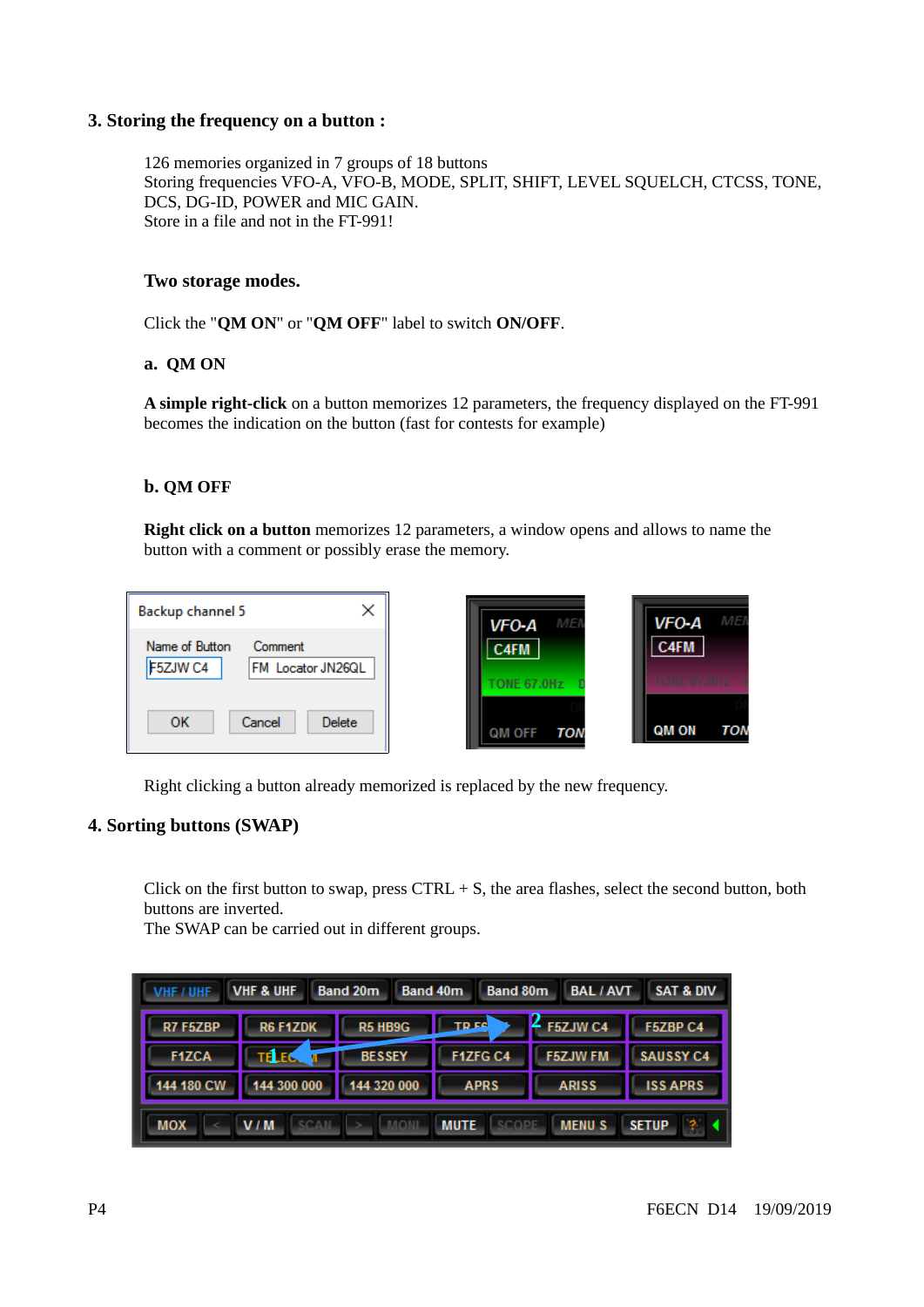#### Enter frequency VFO A, VFO B, Mode ...  $\times$  $VFO - A$ Shift  $VFO - B$ **TONE/DCS Mode** ◯ TONE/DCS OFF  $O F M$   $O F M-N$  $\bigcirc$  Simplex 439825000 430425000 ◯ CTCSS ENCIDEC  $@$  C4FM  $@$  DATA-FM  $\odot$  Moins  $\bigcirc$  ctcss enc  $\bigcirc$  LSB  $\bigcirc$  DATA-LSB  $\mathbf{Z}$  $\underline{\underline{8}}$  $\overline{\mathbf{3}}$  $\overline{1}$  $\underline{\underline{8}}$  $\underline{9}$  $\bigcirc$  Plus  $\bigcirc$  DCS ENC/DEC  $\bigcirc$  usb  $\bigcirc$  data-usb  $\overline{5}$  $\overline{5}$  $\overline{\mathbf{4}}$  $6$  $\overline{4}$  $6$  $\bigcirc$  DCS ENC  $\Box$  SPLIT  $OM$   $OM-N$  $\overline{2}$  $\underline{\mathbf{2}}$  $\overline{3}$ **CTCSS TONE**  $\mathbf{1}$  $\overline{\mathbf{3}}$  $\mathbf 1$ Squelch  $\bigcirc$  CW-L  $\bigcirc$  RTTY-LSB 94.8Hz  $\checkmark$  $\underline{\mathbf{0}}$  $00$ 000  $\bf{0}$  $00$ 000  $5<sub>5</sub>$  $\check{~}$  $\bigcirc$  cw-u  $\bigcirc$  rity-usb **DCS**  $\overline{c}$  $\overline{C}$ 032  $\checkmark$ **MIC GAIN POWER DG-ID** 075  $\sim$ Key N et Num.  $= 000$ 008  $\checkmark$ Shift 28MHz 0.100 MHz Shift VHF 0.600 MHz 00  $\backsim$ Send to FT-991 Cancel Shift 50MHz 1,000 MHz Shift UHF 9,400 MHz





**Entering parameters from the window or directly from the FT-991**

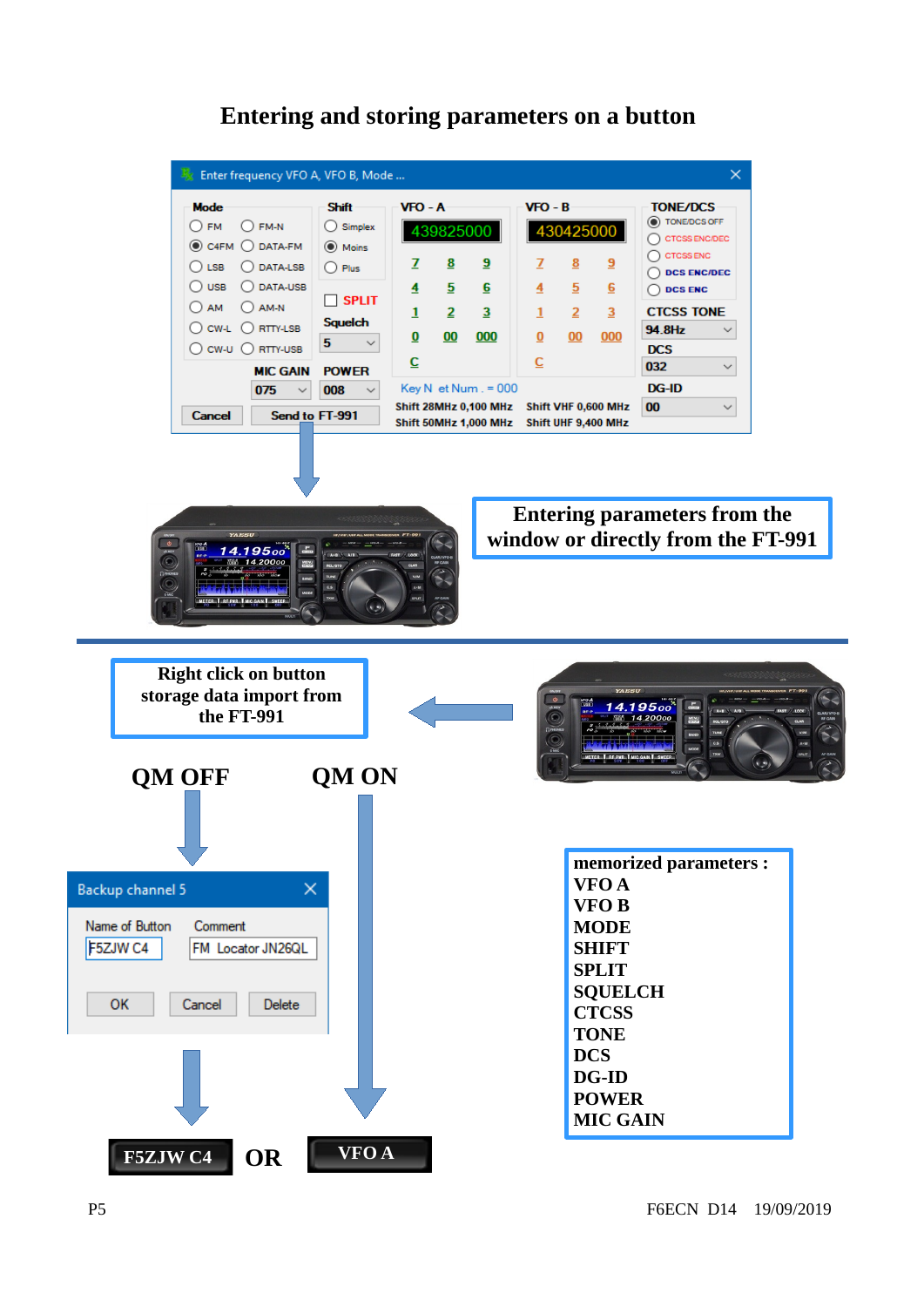### <span id="page-5-1"></span>**5. Input of frequency VFO-A, VFO-B, mode, split, shift, CTCSS, DCS ...**

| Enter frequency VFO A, VFO B, Mode                                                                                                                            |                                                                                              |                        |                          |                                                                                   |                                       |                                       |                                                   | $\times$                                                                                                                            |
|---------------------------------------------------------------------------------------------------------------------------------------------------------------|----------------------------------------------------------------------------------------------|------------------------|--------------------------|-----------------------------------------------------------------------------------|---------------------------------------|---------------------------------------|---------------------------------------------------|-------------------------------------------------------------------------------------------------------------------------------------|
| <b>Mode</b><br>$O$ FM-N<br><b>FM</b><br>( )<br>$\odot$ C4FM $\odot$ DATA-FM<br>○ DATA-LSB<br>( ) LSB<br>O DATA-USB<br><b>USB</b><br>0<br>$OAM-N$<br><b>AM</b> | <b>Shift</b><br>$\bigcirc$ Simplex<br>(C) Moins<br>$\bigcap$ Plus<br>$\Box$ split            | VFO - A<br>7<br>4<br>1 | 439825000<br>8<br>5<br>2 | <u>9</u><br>$6\overline{6}$<br>$\overline{\mathbf{3}}$                            | $VFO - B$<br>z<br>$\overline{4}$<br>1 | 430425000<br>8<br>5<br>$\overline{2}$ | $\overline{a}$<br>6<br>$\overline{3}$             | <b>TONE/DCS</b><br>C TONE/DCS OFF<br>CTCSS ENCIDED<br><b>CTCSS ENC</b><br><b>DCS ENC/DEC</b><br><b>DCS ENC</b><br><b>CTCSS TONE</b> |
| $\bigcap$ RTTY-LSB<br>$\bigcirc$ cw-L<br>$\bigcirc$ CW-U $\bigcirc$ RTTY-USB<br><b>MIC GAIN</b><br>075<br>Cancel                                              | <b>Squelch</b><br>5<br>$\checkmark$<br><b>POWER</b><br>008<br>$\checkmark$<br>Send to FT-991 | 0<br>c                 | 00                       | 000<br>$Key N$ et Num $. = 000$<br>Shift 28MHz 0,100 MHz<br>Shift 50MHz 1,000 MHz | 0<br>⊆                                | 00                                    | 000<br>Shift VHF 0,600 MHz<br>Shift UHF 9,400 MHz | 94.8Hz<br>$\checkmark$<br><b>DCS</b><br>032<br>$\checkmark$<br><b>DG-ID</b><br>00<br>$\checkmark$                                   |

Left click on main display VFO-A or VFO-B opens an input window.

#### **Frequency VFO-A Frequency VFO-B Mode** (FM, C4FM, LSB, USB, AM, CW-L, CW-U ...) for VFO-A and VFO-B) **Shift** (Simplex, Less, More) **Split** for non-standard **shift** modes. **TONE/DCS OFF CTCSS ENC/DEC (**Choice of frequency on the drop-down menu **TONE) CTCSS ENC DCS ENC/DEC (**Choice of the code on the drop-down menu **DCS) DCS ENC DG-ID POWER MIC GAIN** For the input of frequencie one can use either the numeric keypad of the computer ( N and . = 000) Either the keyboards in the window for VFO-A and VFO-B.

**OK** validates data that is transmitted to the FT-991 but not stored. For storage see **chapter 3 Cancel** to exit without changing.

#### <span id="page-5-0"></span>**6. Changing the frequency of the VFO-A with the mouse wheel.**

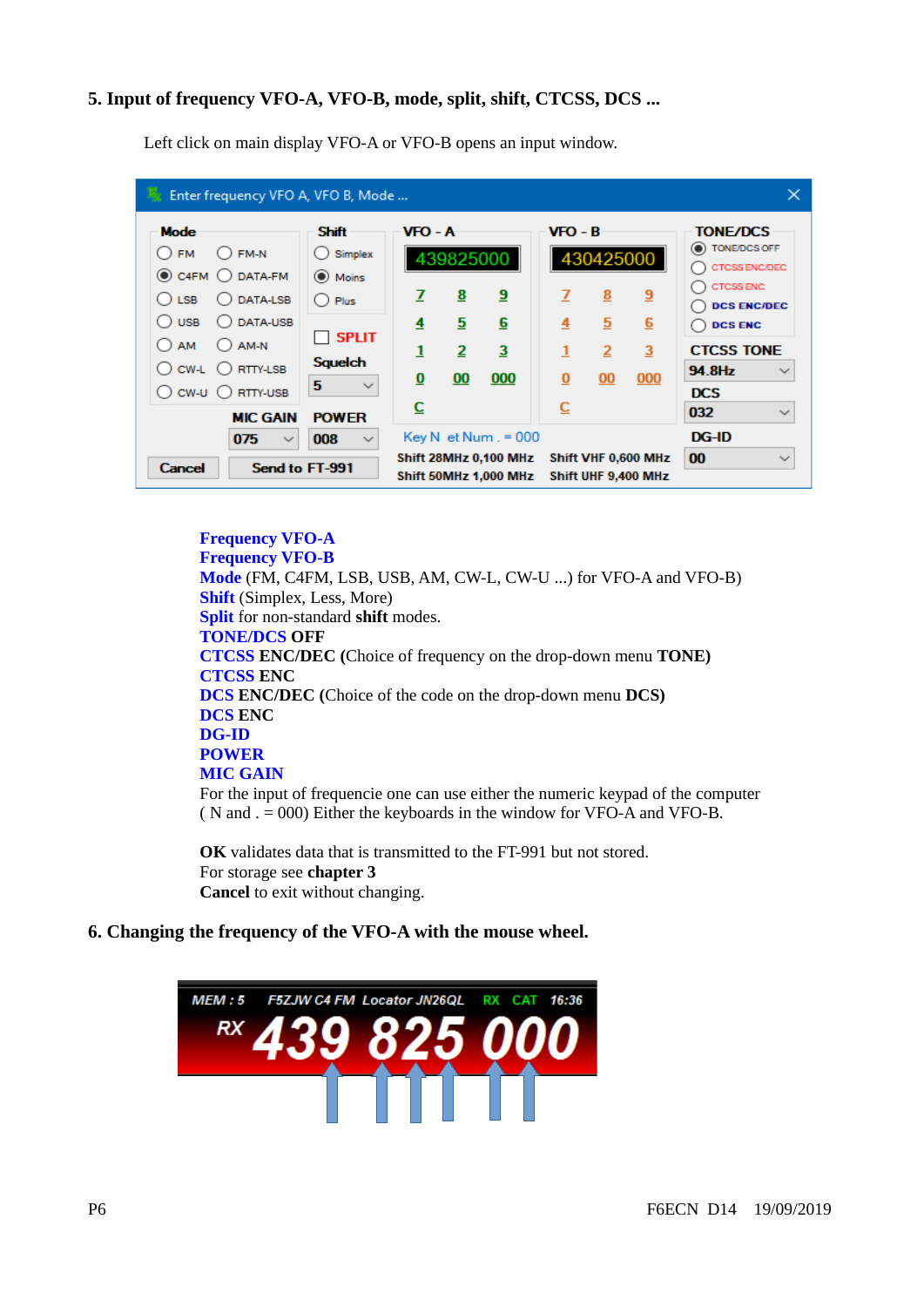#### <span id="page-6-1"></span>**7. Storing in the memory of the FT-991 (A)**

On the application, choose the button to be memorized, click the **A>M** button , the name of the button appears in the window below «editable up to 12 characters», this will be the channel label on the FT-991 (A), choose the number of memories and click OK, the frequency, mode shift, and so on are memorized, it's finished for simplex, shift less and more modes.

For the modes with **SPLIT** it is necessary more on the application in the order click on **A / B** then **SPLIT** "to transfer the frequency TX on the VFO-A and mode NORMAL".

On the **transceiver** briefly press the key **A> M**, then quickly in the order press and hold the **PTT** key of the microphone and the key **A> M** to the **double beep** of the FT-991 (A).





<span id="page-6-0"></span>**8. Saving / Restoring the SETUP MENU and memory of the FT-991 (A)**

|                   | <b>SEND TO FT-991</b>     |                                    |                        |                         |             |                        |              |
|-------------------|---------------------------|------------------------------------|------------------------|-------------------------|-------------|------------------------|--------------|
| <b>DISPLAY</b>    | <b>FM/RPT</b>             | WIRES-X / GM                       | <b>SSB</b>             | <b>CW</b><br><b>AM</b>  | <b>RTTY</b> | <b>DATA</b>            | ⊣∣⊧          |
|                   | DISPLAY 004-009 115-118   |                                    |                        |                         |             |                        |              |
|                   |                           | HOME FUNCTION DIMMER TFT           |                        | <b>SCP DISPLAY MODE</b> |             | <b>SCP START CYCLE</b> |              |
| <b>SCOPE*</b>     | $\checkmark$              | ≑<br>10                            | <b>SPECTRUM*</b>       |                         | OFF*        |                        | $\checkmark$ |
|                   | <b>MY CALL INDIC</b>      | <b>BAR MTR PEAK</b>                |                        | <b>ASC DIAL SPEED</b>   |             | <b>SPC SPAN FREQ</b>   |              |
| 2 sec             | $\checkmark$              | 2.0 <sub>sec</sub><br>$\checkmark$ | 4KHz/sec*              |                         | 50KHz       |                        |              |
| <b>DIMMER LED</b> |                           | <b>TUNER SELECT</b>                | <b>BEEP LEVEL</b>      |                         |             | <b>TXT TOT</b>         |              |
| $2*$              |                           | INTERNAL* $\vee$                   | 60                     | ≑∣                      | 3 min       |                        | $\checkmark$ |
|                   |                           |                                    |                        |                         |             |                        |              |
|                   | <b>Mem Group</b>          |                                    |                        |                         |             | Send to FT-991         |              |
|                   |                           |                                    |                        |                         |             |                        |              |
| Memory the FT-991 |                           |                                    |                        |                         |             |                        |              |
|                   | File loaded: MEMFT991.mem |                                    |                        |                         |             |                        |              |
|                   |                           |                                    | <b>GET FROM FT-991</b> |                         |             | Save                   |              |
|                   |                           |                                    |                        |                         |             |                        |              |

Before:

"GET FROM FT-991" then "SAVE", import of the SETUP from the transceiver.

The parameters can be modified from the menu: Send to FT-991 for each category "tabs", then SAVE to save to the file ...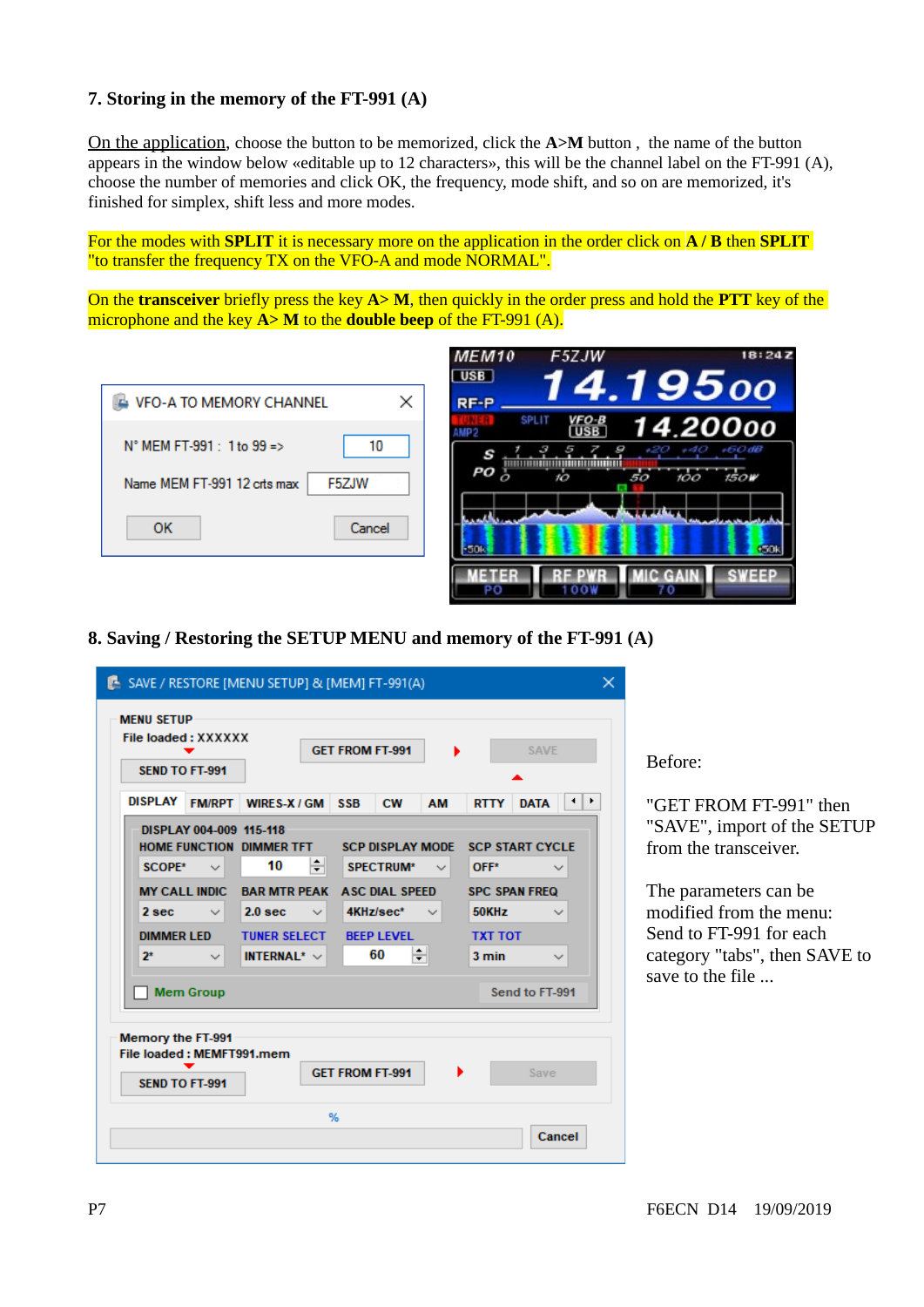#### **a. Backup SETUP MENU :**

Click the **MENU S** button Click the **From FT-991** button (downloading data from the FT-991 (A)). Then click on the **Save** button (file name = unique identification number in case there are several FT-991 (A)).

#### **b. Restoration SETUP MENU :**

**After an update of the FT-991 (A) or a reset, Menu 31: 38400bps** Launch the FT-991 Memory application and click the **MENU S** button When the window opens, the backup file is automatically loaded. Then click on **TO FT-991** the file is transferred to the FT-991!

#### **c. Memory backup of the FT-991 (A):**

Click the **From FT-991** button (downloading data from the FT-991 (A)). Then click the **Save** button (file name = MEMFT991.mem).

#### **d. Restoring FT-991 (A) memory:**

If a backup was performed the file is automatically loaded. Click the button **TO FT-991** the memory file is transferred to the FT-991 (A)!

For memories with **SPLIT** you must enter the **VFO B** frequency manually (as in Chapter 7)

### **9. Display of measurements dBm and point S (experimental):**

Click **dBm** to start the measurement



<span id="page-7-2"></span>Frq  $<$  à 60 MHz S9 = -73 dBm Frq  $>$  à 60 mHz S9 = -93 dBm

#### <span id="page-7-1"></span>**10. Button SETUP:**

**Info Bubbles checked:** display of bubble info. **At the top checked:** the FT-991 Memory window is always displayed at the top. **Choosing the COM Port** button to connect and search COM port.

#### <span id="page-7-0"></span>**11. Memories of FT991(A) :**



**< M - , VFO / MEM , SCAN et M + > (FT991 (A) internal memories)**